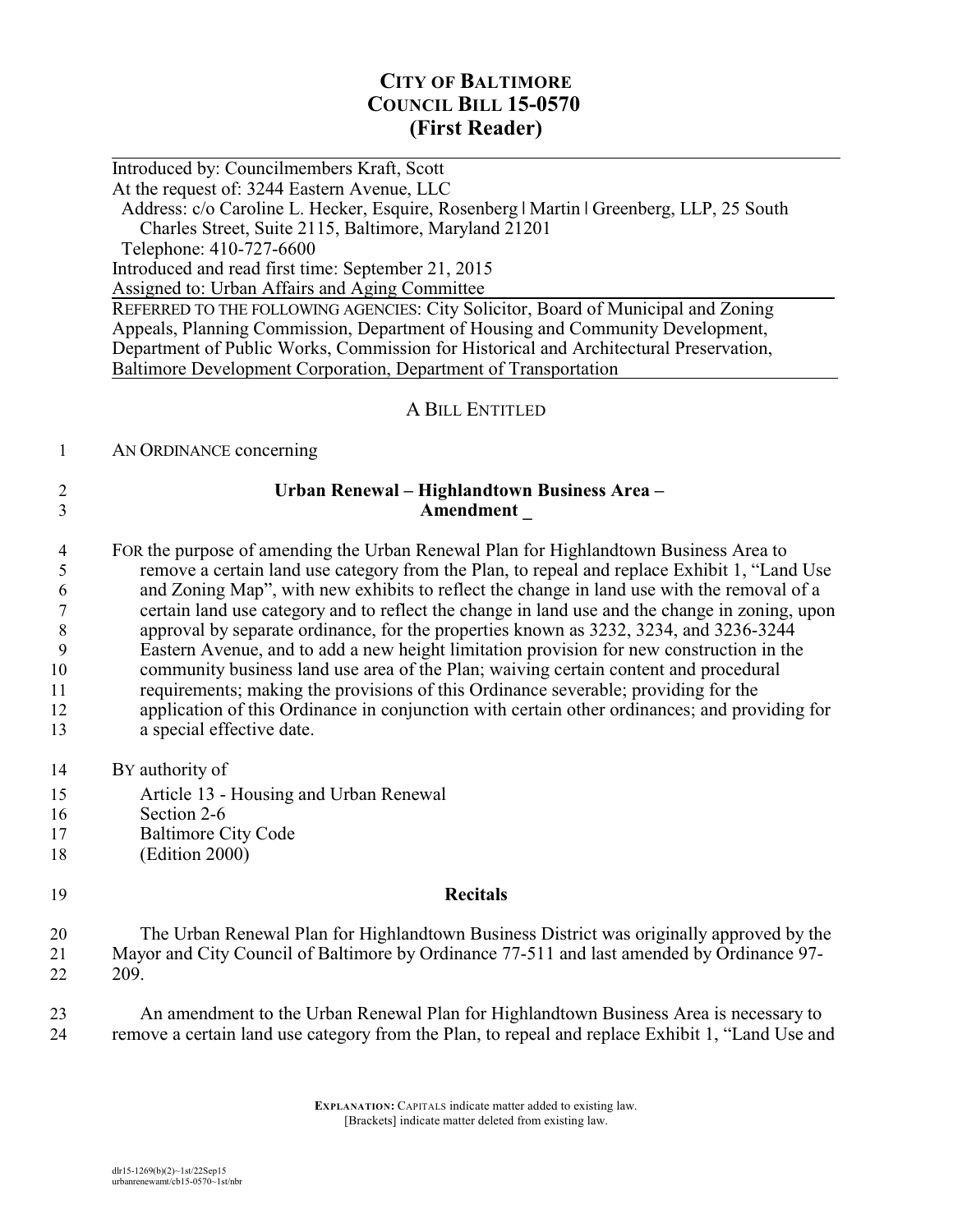### **Council Bill 15-0570**

1 Zoning Map", with new exhibits to reflect the change in land use with the removal of a certain

2 land use category and to reflect the change in land use and the change in zoning, upon approval

3 by separate ordinance, for the properties known as 3232, 3234, and 3236-3244 Eastern Avenue,

4 and to add a new height limitation provision for new construction in the community business

5 land use area of the Plan.

6 Under Article 13, § 2-6 of the Baltimore City Code, no change may be made in any approved 7 renewal plan unless the change is approved in the same manner as that required for the approval of a renewal plan. of a renewal plan.

9 **SECTION 1. BE IT ORDAINED BY THE MAYOR AND CITY COUNCIL OF BALTIMORE**, That the 10 following changes in the Urban Renewal Plan for Highlandtown Business Area are approved:

11 1. In the Plan, amend A.2. to read as follows:

| 12                         | A. Project Description                                                                                                                                                                                                                                                                                                |
|----------------------------|-----------------------------------------------------------------------------------------------------------------------------------------------------------------------------------------------------------------------------------------------------------------------------------------------------------------------|
| 13<br>14                   | 2. Plan Objectives                                                                                                                                                                                                                                                                                                    |
| 15<br>16                   | Establishing a positive and identifiable image for the Highlandtown<br>a.<br>Business Area;                                                                                                                                                                                                                           |
| 17                         | b. Promoting new retail business activity in the area;                                                                                                                                                                                                                                                                |
| 18<br>19<br>20             | c. Establishing minimum, comprehensive design and rehabilitation<br>standards that will enhance the business area through private<br>investment; [and]                                                                                                                                                                |
| 21<br>22                   | d. Bringing about a general physical improvement of the area through<br>coordinated public improvements; AND                                                                                                                                                                                                          |
| 23<br>24                   | [e. Achieving a balance between Neighborhood Business and Community<br>Commercial uses; and]                                                                                                                                                                                                                          |
| 25<br>26                   | E. [f.] Providing a safe and pleasant environment for consumers,<br>merchants, and property owners.                                                                                                                                                                                                                   |
| 27                         | 2. In the Plan, amend the first 2 sentences of B.1, to read as follows:                                                                                                                                                                                                                                               |
| 28                         | B. Land Use Plan                                                                                                                                                                                                                                                                                                      |
| 29                         | 1.<br>Land Uses                                                                                                                                                                                                                                                                                                       |
| 30<br>31<br>32<br>33<br>34 | Only the land use categories shown on [the Land Use and Zoning Map,<br>Exhibit No. 1] EXHIBIT 1, "LAND USE MAP", shall be permitted within the<br>project area. The use classifications are [Neighborhood Business District,]<br>Community Business, Community Commercial, Light Industrial and<br>Medium Industrial. |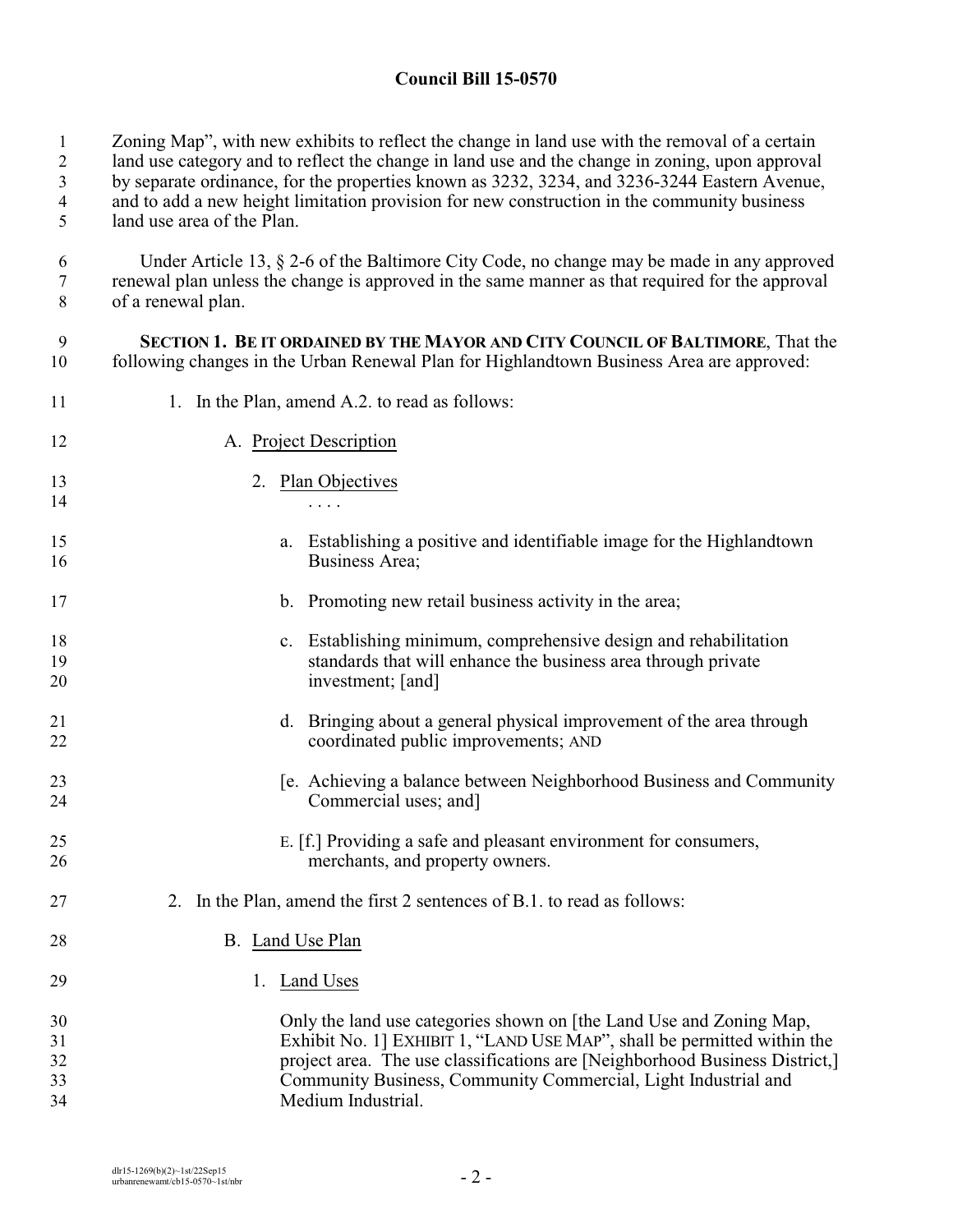# **Council Bill 15-0570**

| $\mathbf{1}$<br>2                     | 3. In the Plan, delete B.3.a. in its entirety, and, in B.3., reletter subsections b., c., d., e.,<br>f., and g., respectively, to be subsections A., B., C., D., E., and F., respectively.                                                                                                                                                           |
|---------------------------------------|------------------------------------------------------------------------------------------------------------------------------------------------------------------------------------------------------------------------------------------------------------------------------------------------------------------------------------------------------|
| 3                                     | 4. In the Plan, amend I.1. to read as follows:                                                                                                                                                                                                                                                                                                       |
| 4                                     | Other Provisions Necessary to Meet Requirements of State and Local Laws<br>Ι.                                                                                                                                                                                                                                                                        |
| 5                                     | 1.<br>Zoning                                                                                                                                                                                                                                                                                                                                         |
| 6<br>$\boldsymbol{7}$<br>$\,8\,$<br>9 | All appropriate provisions of the Zoning Ordinance of Baltimore City shall<br>apply to properties within the project area. No zoning district changes are<br>proposed by this plan. Existing Zoning Districts are indicated on [Exhibit]<br>No. 1, Land Use and Zoning Map] EXHIBIT 2, "ZONING MAP".                                                 |
| 10<br>11                              | 5. In the Plan, repeal and replace Exhibit 1, "Land Use and Zoning Map" with the<br>following exhibits:                                                                                                                                                                                                                                              |
| 12<br>13<br>14                        | Exhibit 1, "Land Use Map", to designate the following land uses in the Plan:<br>a.<br>Residential, Community Business, Community Commercial, Light Industrial, and<br>Medium Industrial.                                                                                                                                                             |
| 15<br>16<br>17<br>18<br>19            | b. Exhibit 2, "Zoning Map", to reflect the existing zoning designations of the<br>properties within the Project Area and to reflect, on approval of rezoning by<br>separate ordinance, the change in zoning for the properties known as 3232, 3234,<br>and 3236-3244 Eastern Avenue, from the B-2-2 Zoning District to the B-2-4<br>Zoning District. |
| 20                                    | 6. In the Plan, add new provision H.1. d. to read as follows:                                                                                                                                                                                                                                                                                        |
| 21                                    | H. New Construction within the Project Area                                                                                                                                                                                                                                                                                                          |
| 22<br>23                              | 1. Any plans for new construction (exterior rehabilitation and changes in use) on<br>any property within the project area shall be submitted to the Department of                                                                                                                                                                                    |
| 24                                    | Housing and Community Development for review. Upon finding that the                                                                                                                                                                                                                                                                                  |
| 25                                    | proposed plans are consistent with the objectives of the Urban Renewal Plan                                                                                                                                                                                                                                                                          |
| 26                                    | and with the standards set forth in Section D. and in this section, and after                                                                                                                                                                                                                                                                        |
| 27                                    | reviewing the recommendations of the community review board, the                                                                                                                                                                                                                                                                                     |
| 28                                    | Commissioner of the Department of Housing and Community Development                                                                                                                                                                                                                                                                                  |
| 29                                    | shall authorize the processing of the plans for issuance of a building permit.                                                                                                                                                                                                                                                                       |
| 30                                    | The provisions of this section are in addition to, and not in lieu of, all other                                                                                                                                                                                                                                                                     |
| 31                                    | applicable laws and ordinances relating to new construction.                                                                                                                                                                                                                                                                                         |
| 32                                    |                                                                                                                                                                                                                                                                                                                                                      |
| 33                                    | D. IN THE COMMUNITY BUSINESS LAND USE AREA WITHIN THE PROJECT AREA,                                                                                                                                                                                                                                                                                  |
| 34                                    | BUILDING HEIGHT IS LIMITED TO 75 FEET.                                                                                                                                                                                                                                                                                                               |
| 35                                    |                                                                                                                                                                                                                                                                                                                                                      |
| 36                                    | SECTION 2. AND BE IT FURTHER ORDAINED, That the Urban Renewal Plan for                                                                                                                                                                                                                                                                               |
| 37                                    | Highlandtown Business Area, as amended by this Ordinance and identified as "Urban Renewal                                                                                                                                                                                                                                                            |
| 38                                    | Plan, Highlandtown Business Area, revised to include Amendment, dated September 21,                                                                                                                                                                                                                                                                  |
| 39                                    | 2015", is approved. The Department of Planning shall file a copy of the amended Urban                                                                                                                                                                                                                                                                |